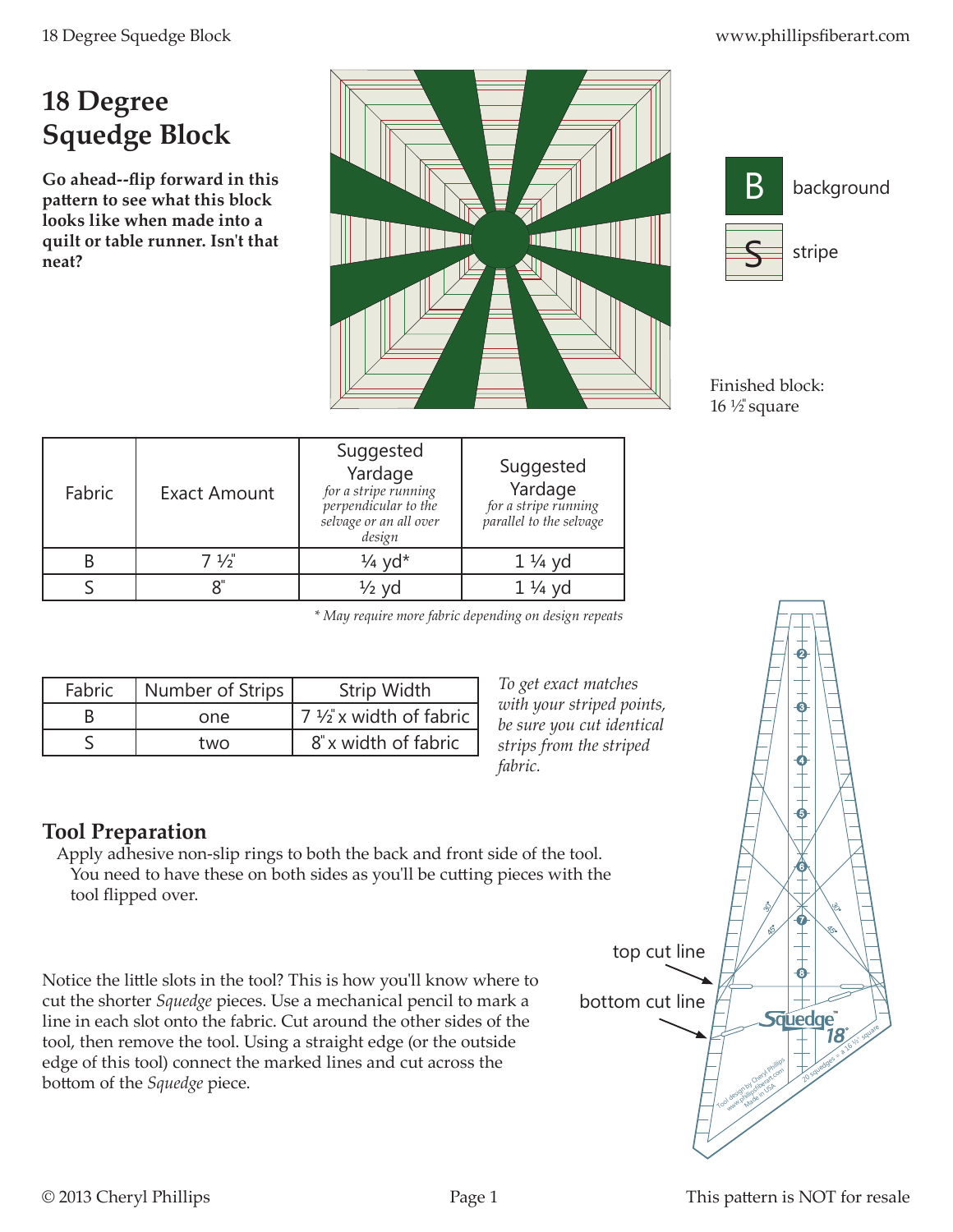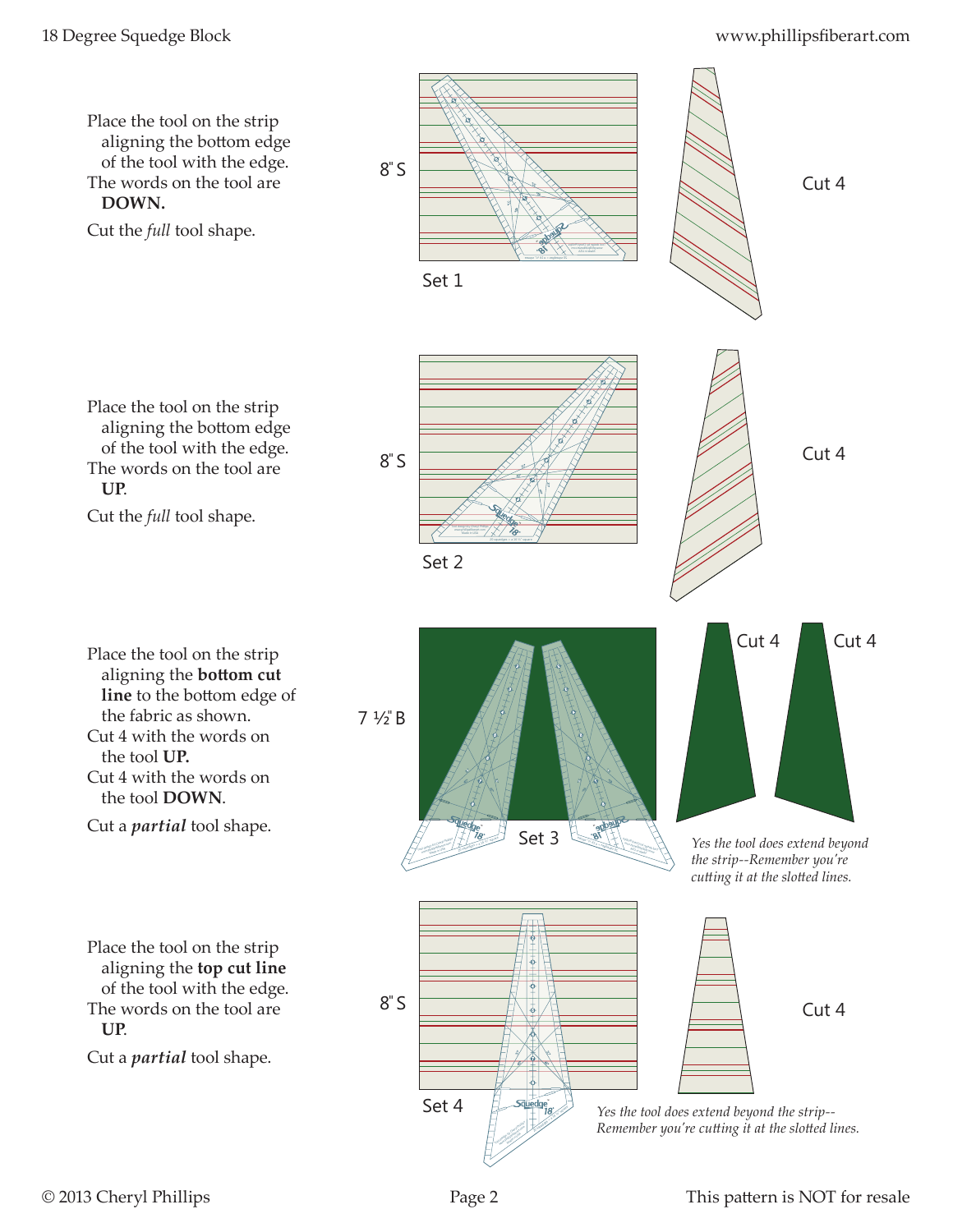

- Arrange the pieces as shown.
- Sew four together to make a quarter triangle.
- Sew the four quarter triangle together to make the block.



Iron a square of freezer paper to the back of the project to stabilize the center opening.

Trace a circle onto freezer paper.

Iron the freezer paper onto a scrap of fabric you've chosen for your center applique.

Cut the fabric, allowing ¼" for turning under.





© 2013 Cheryl Phillips Page 3 This pattern is NOT for resale